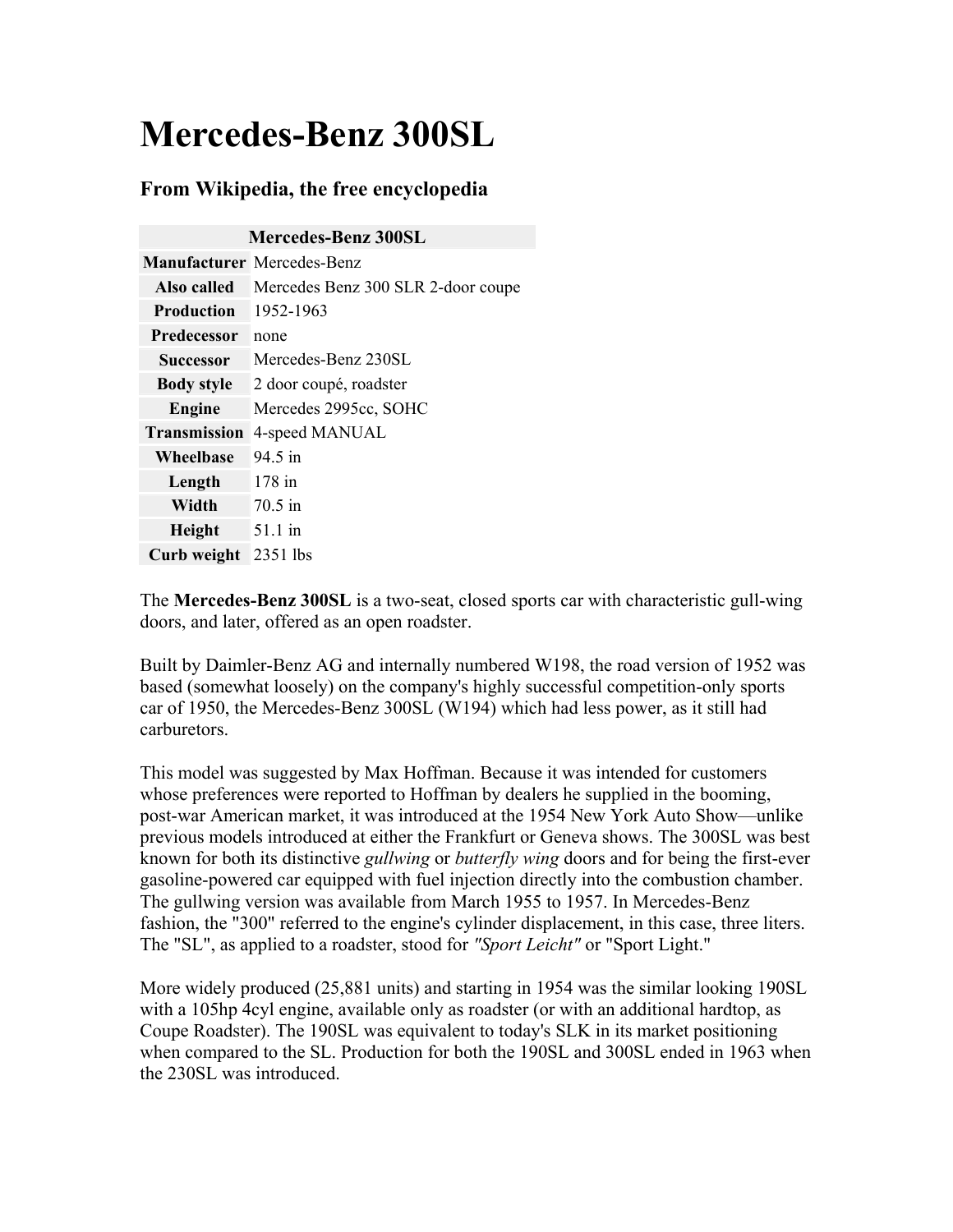### **A race car for the street**



1955 Mercedes-Benz 300SL Gullwing Coupe

The gullwing doors, hinged at the roof and so named because the open doors resembled a bird's outstretched wings, were implemented as such to accommodate for the car's tubular chassis, designed by DBAG's chief developing engineer, Rudolf Uhlenhaut. Part of the chassis passed through what would be the lower half of a standard door. This tubular chassis was a necessity, as the original car was designed solely for racing and needed to be as light as possible due to the rather underpowered original, carbureted, engine, while still providing a high level of strength. This required the driver and any passengers to do some gymnastics to get in or out of the car, usually by sitting on and sliding across the wide door sill. A steering wheel with a tilt-away column made the process considerably easier.

It was Max Hoffman, Daimler-Benz's official importer in the USA, who convinced DBAG management in Stuttgart that a street version of the 300SL would be a commercial success, especially in the US. Hoffman's prediction was correct since more than 80% of the vehicle's total production of approximately 1400 units were sold in the US, making the Gullwing the first Mercedes-Benz which sold in bulk outside its home market. The 300SL is credited for changing the company's image in America from a manufacturer of solid, but staid, automobiles to that of a producer of sporty cars.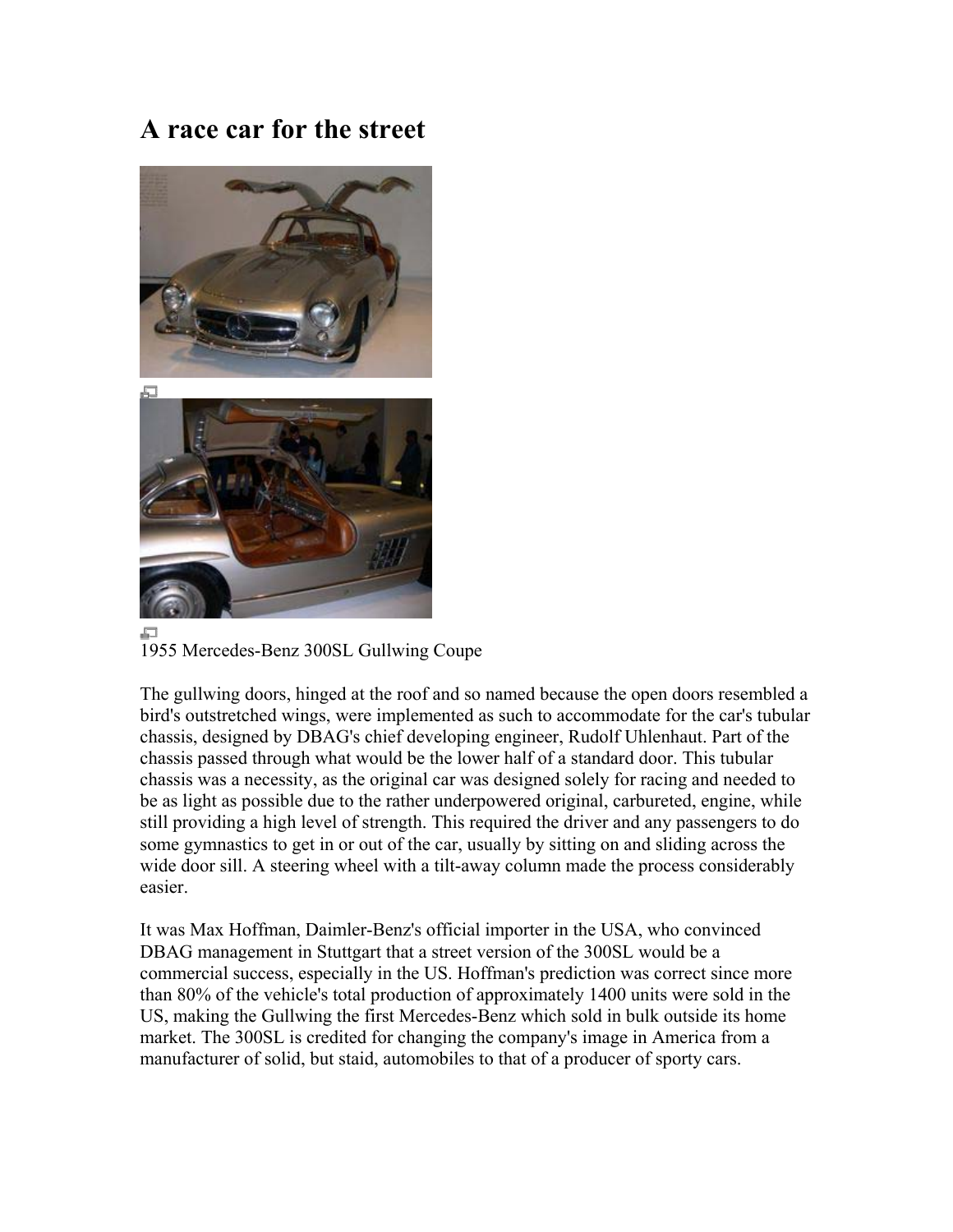Built completely with steel except for the aluminium bonnet (hood), doors and boot (trunk), the 300SL could have been ordered with an all-aluminium outer skin, saving 80 kg (176 lb), but at tremendous added cost.

## **First with fuel injection**



모 1957 Mercedes-Benz 300SL Roadster.

The engine, canted at a fifty-degree angle to the left to allow for a lower hoodline, was the same 3.0 liter straight-6 as the regular four-door 300 but with a Bosch mechanical fuel injection system that more than doubled its power from 86 kW (115 hp) in its original carbureted trim to 180 kW (240 hp) at 6100 rpm. This new injection system, a first in any gasoline-powered car (apart from the rather small Gutbrodt where the Mercedes engineers had to work after the war), allowed a top speed of 260 km/h (161 mph) depending on gear ratio (several options), making the 300SL the fastest production car of its time. The maintenance requirements were high as, unlike the current electrically powered fuel injection systems, the mechanical fuel pump would continue to inject gasoline into the engine during the interval between shutting off the ignition and the engine's coming to a stop; this gasoline was of course not burned, and washed the oil from the cylinder walls and ended up diluting the engine's lubricating oil, particularly if the engine was not driven hard enough nor long enough to reach a temperature high enough to evaporate it out of the oil. Exacerbating the problem were the large oil cooler as well as the large volume of oil (10 liters), both oriented more to racing than to street driving, which virtually guaranteed that the oil would not reach a high enough temperature. In practice, many street drivers would block off airflow through the oil cooler, and the recommended oil change interval was 1,000 miles.

Aerodynamics played an important role in the car's speed. Mercedes-Benz engineers even went so far as to place horizontal "eyebrows" over the wheel openings. Given the car's overall styling, it has been suggested that the eyebrows were added to make the car more appealing to American buyers rather than to serve any functional purpose since American cars of the period were rather flamboyant by comparison to the 300SL. Unlike many cars of the 1950s, the steering was rather precise and the four-wheel independent suspension allowed for a reasonably comfortable ride and markedly better overall handling.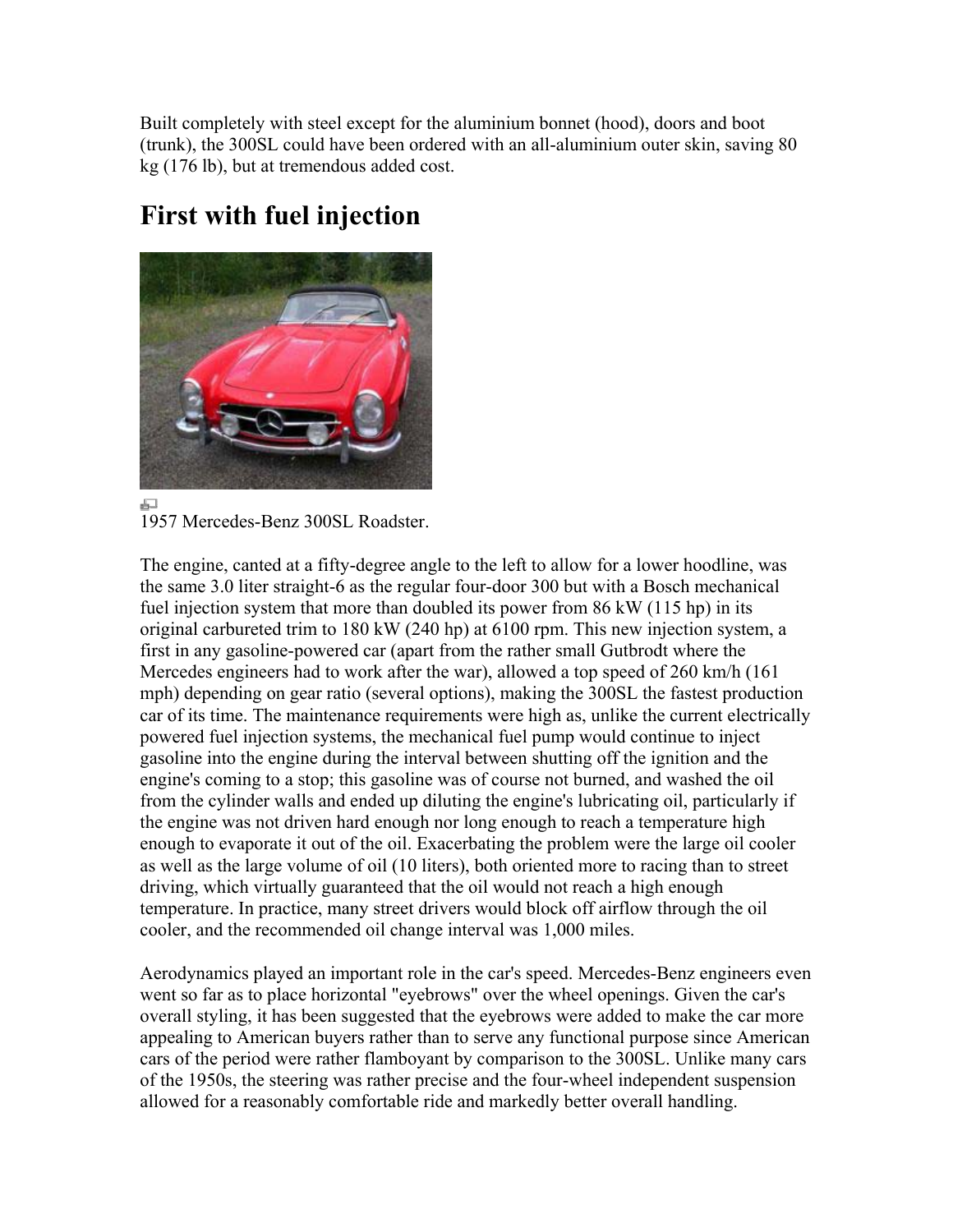However, the rear swing axle, jointed only at the differential, not at the wheels themselves, could be treacherous at high speeds or on imperfect roads due to extreme changes in camber.

# 量

## **Racing history and the 300SL today**

Mercedes-Benz 300SL Transaxle, the 1953 prototype.

In 1952, the 300SL racing history includes overall wins at Le Mans, Berne, Nürburgring, and Mexico's Carrera Panamericana. It also managed second and fourth places at its first outing, the Mille Miglia in 1952. These successes, especially those on the high speed open road races, were rather surprising as the engine was fitted with carburetors and produced only 175 hp, less than the competiting models of Ferrari and Jaguar, and less than the road car later on. But low weight and low aerodynamic drag made the 300SL fast enough to be a challenger. Superior reliability made it a winner.

The 1955 sports racing car, named Mercedes-Benz 300SLR, was not based on the road 300SL, but on the Formula 1 Mercedes-Benz W196 race car with 8 cylinders in line. The engine capacity was enlarged from 2500cc to 3000cc, and it was powered by standard gasoline rather than a fuel mix including methanol. It won the 1955 Mille Miglia (with Stirling Moss at the wheel) with an average speed of 157.65 km/h in 1,600 km (97.96 mph in 994 miles). The 300SLR scored additional victories in Germany, Sweden, Ireland and at the Targa Florio in Sicily, and won the world championship for sports cars in the constructors' ranking. The 300SLR was withdrawn from the 1955 Le Mans disaster while leading, after a horrific accident involving one of the team's cars killed 82 spectators. In 2005, a 300SL Gull Wing driven by 87 year old John Fitch, one of the SLR Factory drivers in the 1955 Le Mans race and the GT class winner in MM driving a factory prepaired 300 SL Gull Wing, attempted to set a new F/GT class record for land speed record at Bonneville Speedway, but was thwarted by a balky fuel pump that limited top speed to 150 mph. After the run, the team vowed to return for a second attempt the next year. Fitch noted that he had driven these cars faster than that at night, in the rain, on the road with 60 other cars. The attempt is documented in the film *Gullwing at Twilight: The Bonneville Ride of John Fitch*, which was aired on PBS.